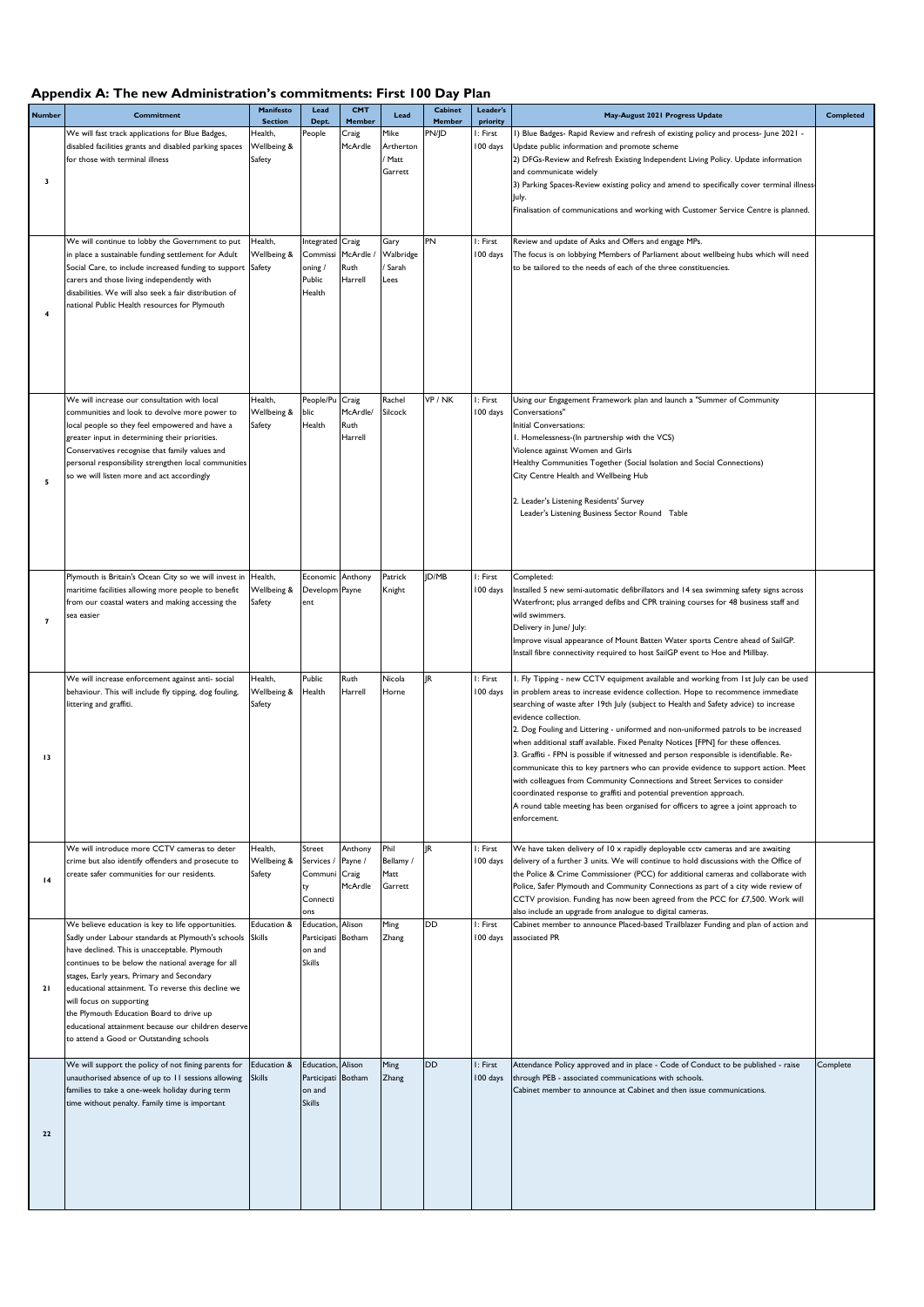| 24 | We welcome the Government's increase in the<br>Dedicated Schools Grant of £8.16m which increases<br>school funding to £178m in 2021/22. This will see a<br>significant increase of resources per pupil in the<br>city's schools                                                                                                                                     | Education &<br><b>Skills</b> | Education, Alison<br>Participati<br>on and<br><b>Skills</b>      | Botham           | Ming<br>Zhang                       | DD        | I: First<br>100 days | Plymouth schools will receive an average per pupil increase of $£225$ (4.6%) compared<br>against the $2020/21$ baseline. The national average per pupil increase is £196 (3.9%).<br>Plymouth's average funding increase per school is £0.066m for primaries and £0.173m<br>for secondaries. This additional funding will help to raise standards and promote<br>inclusion across the city, with a significantly increased potential to sustain the school<br>improvement collaboration in Plymouth. Deliverable through a Cabinet member<br>announcement and the Production of PR/Communications to publicise increase in<br>funding with a focus on the impact and benefits of the extra resource.      |                |
|----|---------------------------------------------------------------------------------------------------------------------------------------------------------------------------------------------------------------------------------------------------------------------------------------------------------------------------------------------------------------------|------------------------------|------------------------------------------------------------------|------------------|-------------------------------------|-----------|----------------------|----------------------------------------------------------------------------------------------------------------------------------------------------------------------------------------------------------------------------------------------------------------------------------------------------------------------------------------------------------------------------------------------------------------------------------------------------------------------------------------------------------------------------------------------------------------------------------------------------------------------------------------------------------------------------------------------------------|----------------|
| 25 | Plymouth Conservatives will continue to campaign<br>for fairer funding where Plymouth schools see equal<br>funding to London schools                                                                                                                                                                                                                                | Education &<br><b>Skills</b> | Finance/E<br>ducation,<br>Participati<br>on and<br><b>Skills</b> | Alison<br>Botham | Brendan<br>Arnold/<br>Ming<br>Zhang | <b>DD</b> | I: First<br>100 days | Update Asks document and engage MPs. Write to Secretary of State for Education<br>before end of summer term (22 July 2021) - associated communications will be<br>through the Plymouth Education Board and social media.                                                                                                                                                                                                                                                                                                                                                                                                                                                                                 |                |
| 27 | As Conservatives, we are truly committed to<br>improving the environment for future generations.<br>We will put this at the heart of what we do. We will<br>therefore work more closely with our local<br>communities and businesses to create innovative<br>ways to reduce waste, avoid single use plastic and<br>increase re-cycling rates                        | The<br>Environment           | Street<br>Services                                               | Anthony<br>Payne | Philip<br>Robinson                  | MB        | I: First<br>100 days | The joint working between a range of LA teams and post 16 providers is enabling a<br>creative approach to support engagement and opportunity, and raise aspirations for<br>those young people for whom the traditional educational pathways have not<br>succeeded.                                                                                                                                                                                                                                                                                                                                                                                                                                       |                |
| 30 | We will lobby the Government to provide funding<br>to allow a major network of electric charging points<br>throughout the city to make electric vehicle<br>ownership easier. We will use the planning system<br>to ensure new build properties have electric<br>charging facilities to support Plymouth motorists<br>changing to electric vehicles                  | The<br>Environment           | SPI                                                              | Anthony<br>Payne | Paul Elliot                         | ID        | I: First<br>100 days | I) Reviewed and updated Asks Document and engaging MPs.<br>2) Carbon Reduction Team will be drafting letter for Cabinet Member, which will be<br>completed by the end of August.<br>3) Cabinet Member for Transport to undertake a review of the planning policies in<br>relation to EV charging.<br>4) Promote existing charging points around the city.                                                                                                                                                                                                                                                                                                                                                |                |
| 57 | We will NOT introduce a congestion charge in<br>Plymouth. This would be detrimental to residents<br>and local businesses.                                                                                                                                                                                                                                           | Infrastructure SPI           |                                                                  | Anthony<br>Payne | Philip<br>Heseltine                 | JD        | I: First<br>100 days | Completed: Announcement by the Cabinet Member for Transport at the 8th June<br>Cabinet confirming there are no plans to introduce a congestion charge in Plymouth<br>and issue comms.                                                                                                                                                                                                                                                                                                                                                                                                                                                                                                                    | 8th June 2021  |
| 59 | We will commit to FREE parking at our district<br>shopping centres to support our local communities<br>in Whitleigh, St.Budeaux, Plymstock, Plympton,<br>Estover, West Park, Stoke, Devonport, Leigham,<br>Mountbatten Crownhill and Mutley Plain                                                                                                                   | Infrastructure Street        | Services                                                         | Anthony<br>Payne | Mike<br>Artherton                   | ID        | I: First<br>100 days | Publicise free shopper car parks as part of promotion of local shopping centres.<br>Cabinet member decision will mark the completion of the commitment.                                                                                                                                                                                                                                                                                                                                                                                                                                                                                                                                                  | Complete       |
| 70 | We will invest in Mutley Plain to improve the<br>trading conditions for local businesses by extending<br>the FREE car parking at the Barracks and Napier<br>Street car parks to THREE hours. We will install<br>new CCTV cameras to expose and help prosecute<br>anti-social behaviour such as street drinking, fly<br>tipping, vandalism, dog fouling and drug use | Infrastructure Street        | Services                                                         | Anthony<br>Payne | Mike<br>Artherton                   | JD/JR     | I: First<br>100 days | The Council advertised proposals to increase from 2 to 3 hours free parking on 24th<br>June as part of the statutory process. Subject to any representations received,<br>following the statutory consultation, Cabinet Member authority will be sought, via<br>Executive Decision, to implement the change. Commitment on target for August<br>2021. It is proposed to modernise CCTV within the car park with new digital CCTV<br>systems.                                                                                                                                                                                                                                                             |                |
| 72 | To help improve road safety and traffic flow we will<br>encourage greater use of private garages and<br>driveways for the parking of vehicles so leaving the<br>roads clearer                                                                                                                                                                                       | Infrastructure Street        | Services                                                         | Anthony<br>Payne | Mike<br>Artherton                   | ID        | I: First<br>100 days | Discussion to take place between Highways and SP&I to explore opportunities to<br>to establish opportunities for campaigns, in suitable locations, to encourage use of<br>drive ways and garages. This work is linked to work to support access for our<br>emergency services and waste collection, where access is impacted due to On Street<br>We will continue to work with the Transport<br>Parking.<br>team and the Low Carbon City Officers to consider the transition to Ultra low<br>emission vehicles and the need for decarbonisation in the city. We will explore any<br>grants that may be available to encourage proprietors to upgrade their vehicles to<br>those with low or no emission. |                |
| 74 | To improve traffic flow and make it easier to get<br>around Plymouth we will undertake a review of the<br>traffic light sequencing across the city. This will also<br>help to reduce emissions and be better for the<br>environment                                                                                                                                 | Infrastructure Street        | Services                                                         | Anthony<br>Payne | Phil<br>Bellamy                     | ID        | I: First<br>100 days | Review areas of concern with Cabinet Member and take appropriate action, starting<br>with checking 'Mover' ones are functioning properly.                                                                                                                                                                                                                                                                                                                                                                                                                                                                                                                                                                |                |
| 82 | We will reduce the cost of Plymouth City<br>Councillors by removing the new additional<br>Councillor allowances Labour introduced<br>immediately they took control in 2018.                                                                                                                                                                                         | Reversing<br>Decisions       | Chief<br>Executive'<br>s Office                                  | Giles<br>Perritt | Giles<br>Perritt                    | <b>IR</b> | I: First<br>100 days |                                                                                                                                                                                                                                                                                                                                                                                                                                                                                                                                                                                                                                                                                                          | 17th June 2021 |